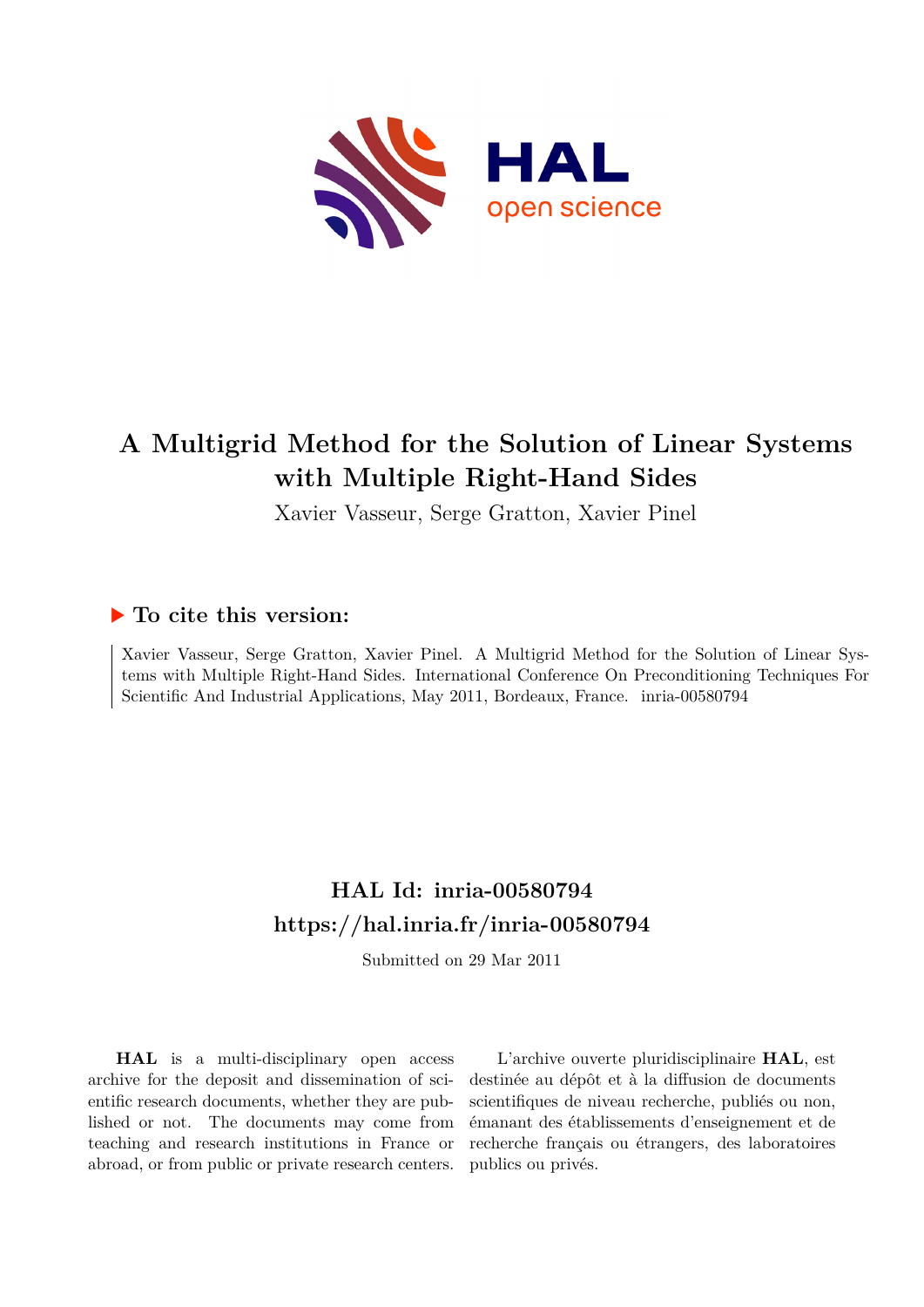### A Multigrid Method for the Solution of Linear Systems with Multiple Right-Hand Sides

List of authors: X. Vasseur  $1$ S. Gratton <sup>2</sup> X. Pinel <sup>3</sup>

In a wide number of applications in computational science and engineering the solution of linear systems of equations with several right-hand sides given at once is required. Direct methods based on Gaussian elimination are known to be popular in that setting. Nevertheless if the dimension of the problem is very large or if matrix-free algorithms are preferred, preconditioned block Krylov space solvers [2] are often considered as the method of choice.

For certain classes of problems related to elliptic or parabolic partial differential equations, geometric or algebraic multigrid methods [4] are known to be especially appealing. Indeed such methods lead to scalable algorithms since the total amount of operations required to solve a given linear system is directly proportional to the problem size. To the best of our knowledge the case of multiple right-hand sides in the framework of multigrid methods has been rarely addressed in the literature. Common approaches rely either on using a standard multigrid cycle with components operating on block vectors or solving an augmented system based on the general matrix form of multilevel projection methods initially developed in [1, 3]. Thus the purpose of this talk is to present a new variant suited for the solution of such systems with multiple right-hand sides, where multigrid could be applied as a solver or as a preconditioner.

First we introduce a two-grid cycle that includes a strategy for detecting when a linear combination of the linear systems has approximately converged. This explicit block size reduction leads to a decrease in terms of computational cost as will be shown on academic examples. Then we extend this idea to the case of a multilevel hierarchy and note that this variant can be applied to geometric and algebraic multigrid methods as well. Finally we illustrate the numerical behavior of these algorithms on both academic and industrial problems, where indefinite linear systems with multiple right-hand sides have been successfully solved in a parallel distributed memory environment.

#### References

[1] M. Griebel. Multilevel algorithms considered as iterative methods on semidefinite systems. SIAM Int. J. Sci. Stat. Comput., 15(3):547–565, 1994.

<sup>1</sup>CERFACS, 42, Avenue Gaspard Coriolis, F-31057 Toulouse Cedex 1, France and HiePACS project, joint INRIA-CERFACS Laboratory, 42 Avenue Gaspard Coriolis, F-31057 Toulouse Cedex 1, France

<sup>2</sup> INPT-IRIT, University of Toulouse and ENSEEIHT, 2 rue Camichel, BP 7122, F-31071 Toulouse cedex 7, France

<sup>3</sup>CERFACS, 42, Avenue Gaspard Coriolis, F-31057 Toulouse Cedex 1, France